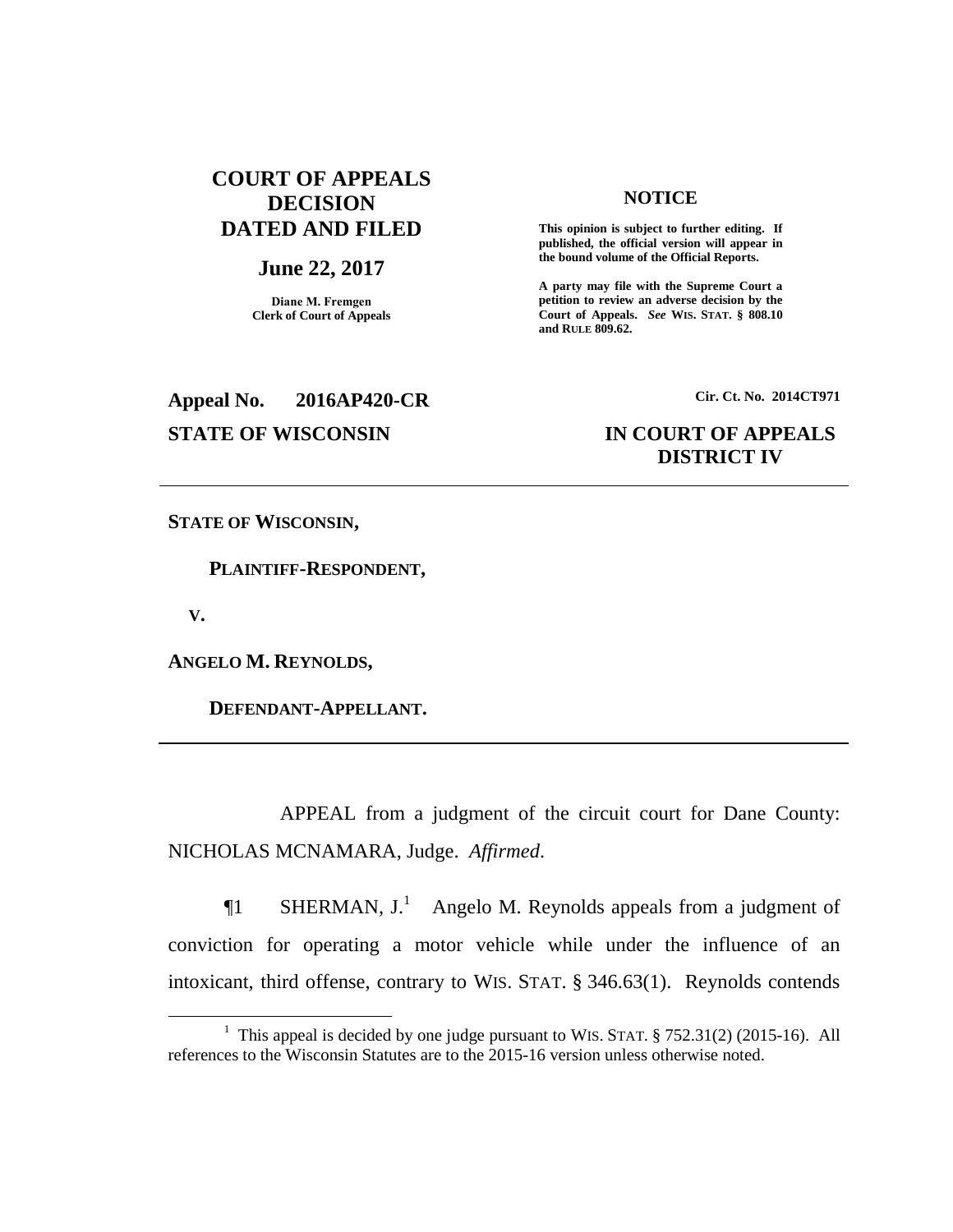the circuit court erred in denying his motion to suppress the results of his preliminary breath test  $(PBT)^2$  on the basis that the officer who administered the test lacked probable cause sufficient to request the test. I affirm.

### **BACKGROUND**

¶2 On August 31, 2014, Reynolds had an accident on his motorcycle at approximately 7:30 p.m. The individual who reported the accident in a call to 911 said that Reynolds "was conscious, was breathing, but was not coherent." Between 9 p.m. and 10 p.m. the same night, Dane County Sheriff's Deputy Robert Schiro was dispatched to the UW Hospital "to check on" Reynolds. Reynolds told Deputy Schiro that he was operating his motorcycle on Blue Mounds Road when a silver pickup was coming toward him and ran him off the road.

¶3 Deputy Schiro testified at the suppression hearing that he could smell alcohol from Reynolds' breath, and that the odor of alcohol was noticeable as soon as he walked into the room where Reynolds was being treated. Deputy Schiro also testified that Reynolds' eyes were bloodshot and that his demeanor was, at times, "loud and boisterous." Deputy Schiro testified that because it had been roughly two and one-half hours since the time of the accident, he asked Reynolds whether Reynolds had consumed any alcohol after the accident, and

 $\overline{a}$ 

 $2$  A preliminary breath screening test utilizes "a device approved by the [Department of Transportation]" for the purpose of screening by an officer prior to arrest. *See* WIS. STAT. § 343.303.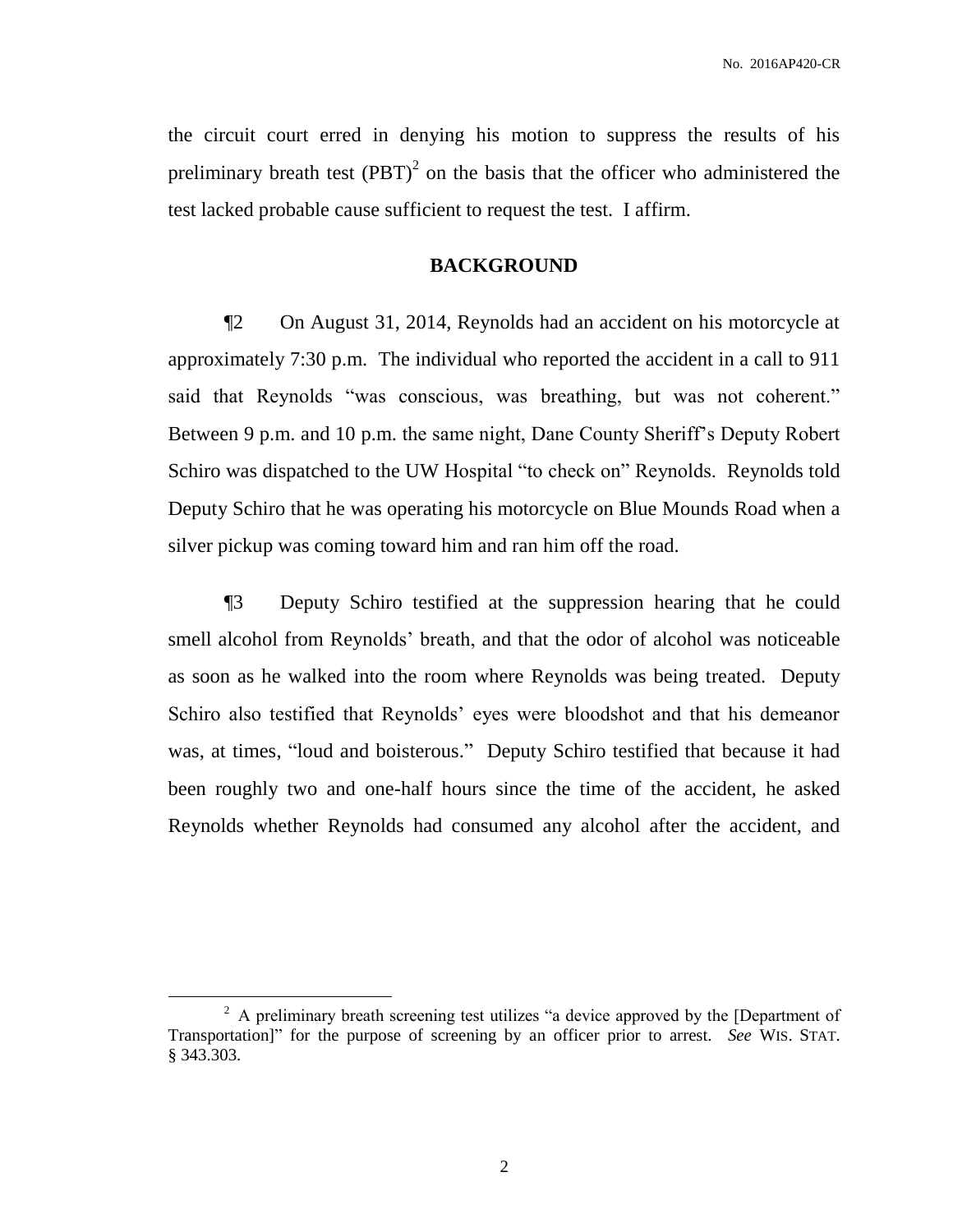Reynolds replied that he had not. Deputy Schiro then performed field sobriety tests upon Reynolds.<sup>3</sup>

¶4 Deputy Schiro testified that Reynolds admitted to him that he had consumed four beers prior to the accident. Reynolds had also been administered Fentanyl as a pain killer in the hospital prior to speaking with Deputy Schiro. Although Deputy Schiro was aware that Reynolds had been reported as incoherent by the report at the scene, Deputy Schiro testified that Reynolds was coherent at the time that Deputy Schiro spoke with him at the hospital.

¶5 Deputy Schiro testified that he believed that there was probable cause to administer, and did administer, the PBT test. Following the PBT, Deputy Schiro read Reynolds the Informing the Accused form and placed Reynolds under arrest.

¶6 Reynolds moved the circuit court to suppress the PBT and arrest. The circuit court held a hearing on the motion at which Deputy Schiro was the only witness and denied the motion. Reynolds then pled guilty to OWI, third offense, was found guilty upon his plea, and was sentenced. Reynolds appeals.

### **DISCUSSION**

¶7 The sole issue on appeal is whether Deputy Schiro had sufficient probable cause to administer the PBT. When reviewing a circuit court's

 $\overline{a}$ 

<sup>&</sup>lt;sup>3</sup> Deputy Schiro testified that Reynolds' condition, confined as he was to a hospital bed with severe injuries, precluded the administration of the standard field sobriety tests in the manner prescribed and that he was required to both alter the standard tests and to use alternative tests. The validity of the particular field sobriety tests conducted is not raised by Reynolds as an issue in this appeal and will not be discussed in detail. The circuit court did not consider the field sobriety tests in rendering its decision and neither will I.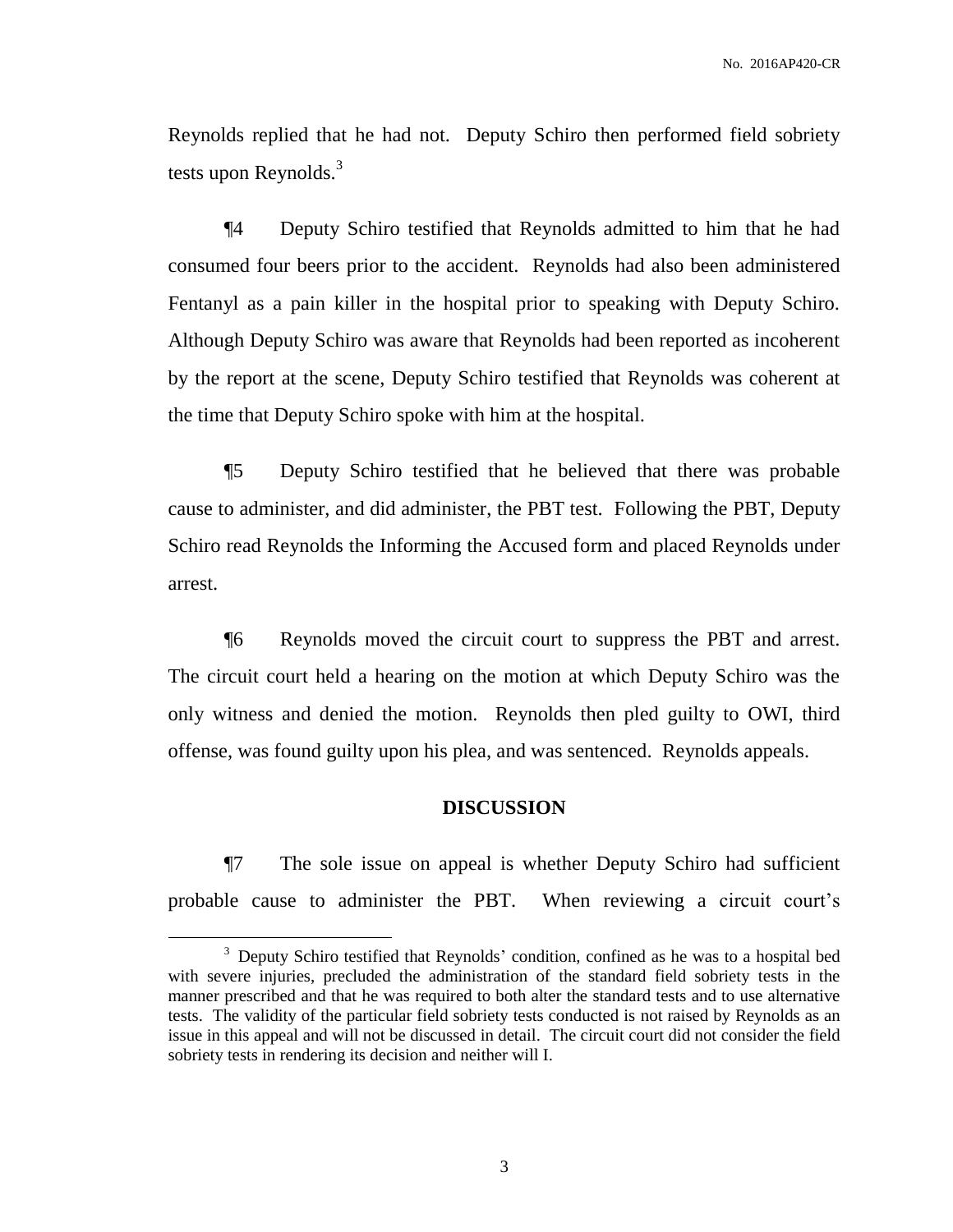No. 2016AP420-CR

determination that there was or was not probable cause sufficient to administer the PBT, this court will uphold the circuit court's findings of fact unless they are clearly erroneous. *County of Jefferson v. Renz*, 231 Wis. 2d 293, 316, 603 N.W.2d 541 (1999). However, whether those facts satisfy the statutory standard of probable cause is a question of law that this court reviews de novo. *Id.*

¶8 WISCONSIN STAT. § 343.303 provides that "[i]f a law enforcement officer has probable cause to believe that the person is violating or has violated [WIS. STAT.] § 346.63(1)" the officer, prior to an arrest, may request the person to provide a PBT. Probable cause is not a uniform standard, but varies with the different function of the probable cause determination at different stages of proceedings. *County of Jefferson*, 231 Wis. 2d at 308. In the case of the requisite "probable cause to believe" sufficient to request a PBT under § 343.303, the standard requires a "quantum of proof greater than the reasonable suspicion necessary to justify an investigative stop … but less than the level of proof required to establish probable cause for arrest." *Id.* at 316.

¶9 As Justice Abrahamson points out in her concurrence in *County of Jefferson*, "the varying degrees of proof are in fact very similar." *Id.* at 319. Thus, the continuum between reasonable suspicion for an investigative stop ("specific and articulable facts which would warrant a reasonable belief that criminal activity was afoot") and probable cause for arrest ("that quantum of evidence which would lead a reasonable police officer to believe that the defendant probably committed a crime") is so narrow that, standing alone it provides clear guidance to neither police officers nor lower courts. *See id.* at 310 n.11, 323. Thus, courts often resort to examining what quantum of facts courts have previously found to be sufficient to satisfy whichever standard is before them. Since no two fact situations are identical, this is also an exercise in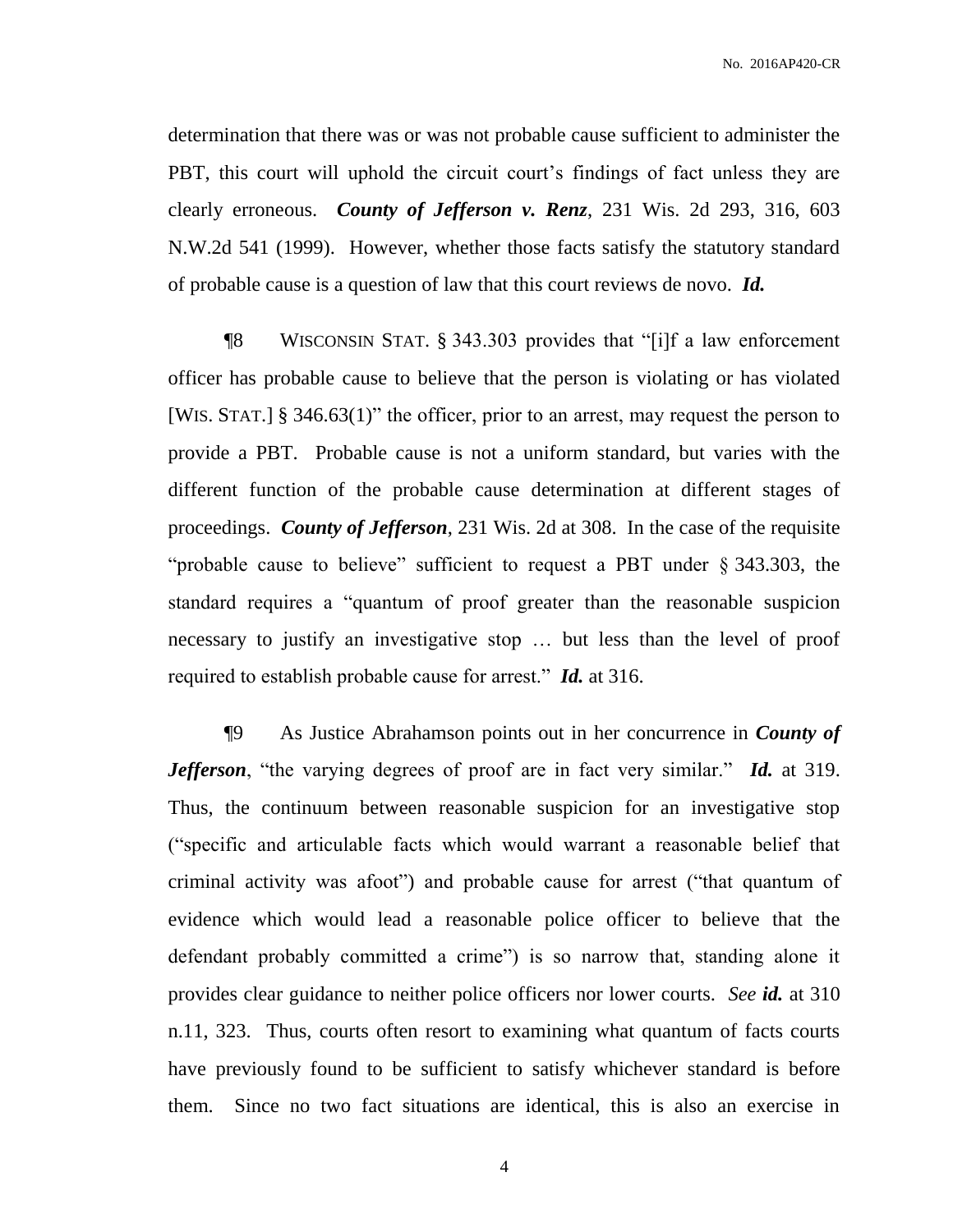interpretation, though as with many other aspects of jurisprudence, it ultimately relies on what is called the objective standard: viewing the facts from the standpoint of the proverbial reasonable person, or in this specific case, reasonable police officer. With these limitations in mind, I turn to the facts which our supreme court in *County of Jefferson* found sufficient to authorize the officer in that case to request the PBT.

¶10 The supreme court noted only a few facts in support of its conclusion that there was sufficient probable cause in *County of Jefferson*: (1) Renz's car smelled strongly of intoxicants; (2) Renz admitted to drinking three beers earlier in the evening; (3) Renz was unable to hold his leg up for thirty seconds during the one leg raise test and restarted his count at 10, although Renz had actually stopped at 18; (4) Renz appeared unsteady during the heel-to-toe test, left a space between heel and toe and stepped off of the imaginary line; and (5) Renz was not able to touch the tip of his nose with his left finger during the fingerto-nose test. *Id.* at 316-17. The supreme court noted, however, that Renz's speech was not slurred and that Renz was subsequently able to complete all field sobriety tests. *Id.*

¶11 In concluding that the officer in *County of Jefferson* had the requisite degree of probable cause to request a PBT, the supreme court noted that the "officer was faced with exactly the sort of situation in which a PBT proves extremely useful in determining whether there is probable cause for an OWI arrest." *Id.* at 317.

¶12 The facts in the instant case are sufficiently similar to those in *Renz* to merit comparison. The circuit court made the following findings: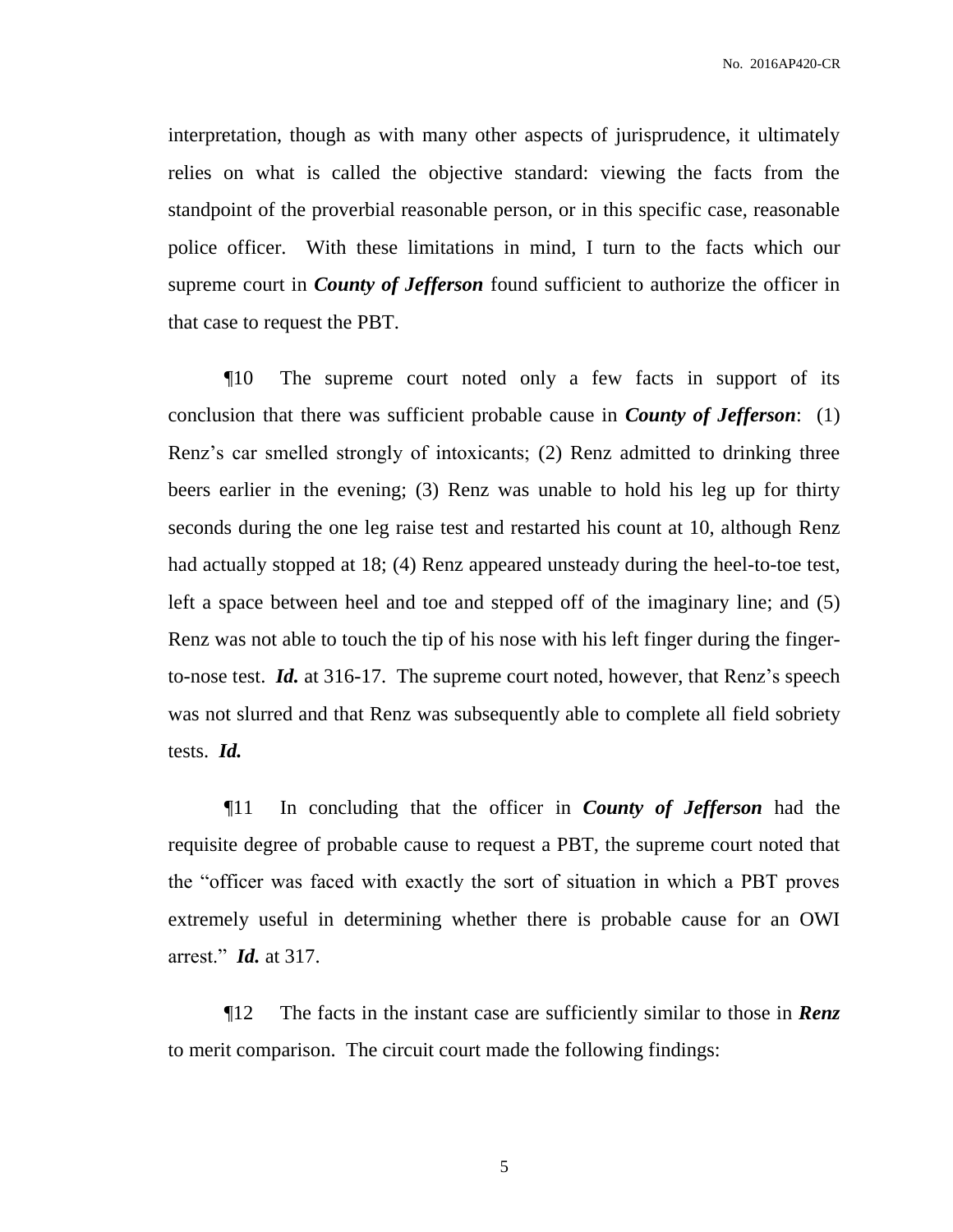No. 2016AP420-CR

1. There was a crash. The court discussed the factors that have an effect on the weight to be given this factor, including Reynolds' story that a silver truck drove him off the road. Referring to the fact that the defendant has told the same story repeatedly, the court noted that it "doesn't make it more or less true." "It doesn't mean that there was a truck. It means he either believes the truck or he's willing to repeat a lie many times. If he believes the truck [it still] doesn't mean that there was a truck…. There might have been a truck operating legally innocently and he overreacted to a perceived danger." Weight and credibility are the exclusive province of the trier of fact, in this case the circuit court. *See Cogswell v. Robertshaw Controls Co.*, 87 Wis. 2d 243, 250, 274 N.W.2d 647 (1979) ("[T]he [circuit court] is the ultimate arbiter of the credibility of the witnesses. When more than one reasonable inference can be drawn from the credible evidence, the reviewing court must accept the inference drawn by the trier of fact." (internal citation omitted)). Ultimately the court concluded the crash was "part of a reasonable explanation in the totality of all of the circumstances." In other words, it is a factor, but not the only factor.

2. The odor of intoxicants. "It's significant that an odor of intoxicants [] has lingered several hours...." It is also significant, the court found, "that the defendant has said that he did not consume alcohol between the time of the crash and the time the officer had contact with him."

3. Bloodshot and glossy eyes. The court described this as "one of the indicators in a totality of circumstances."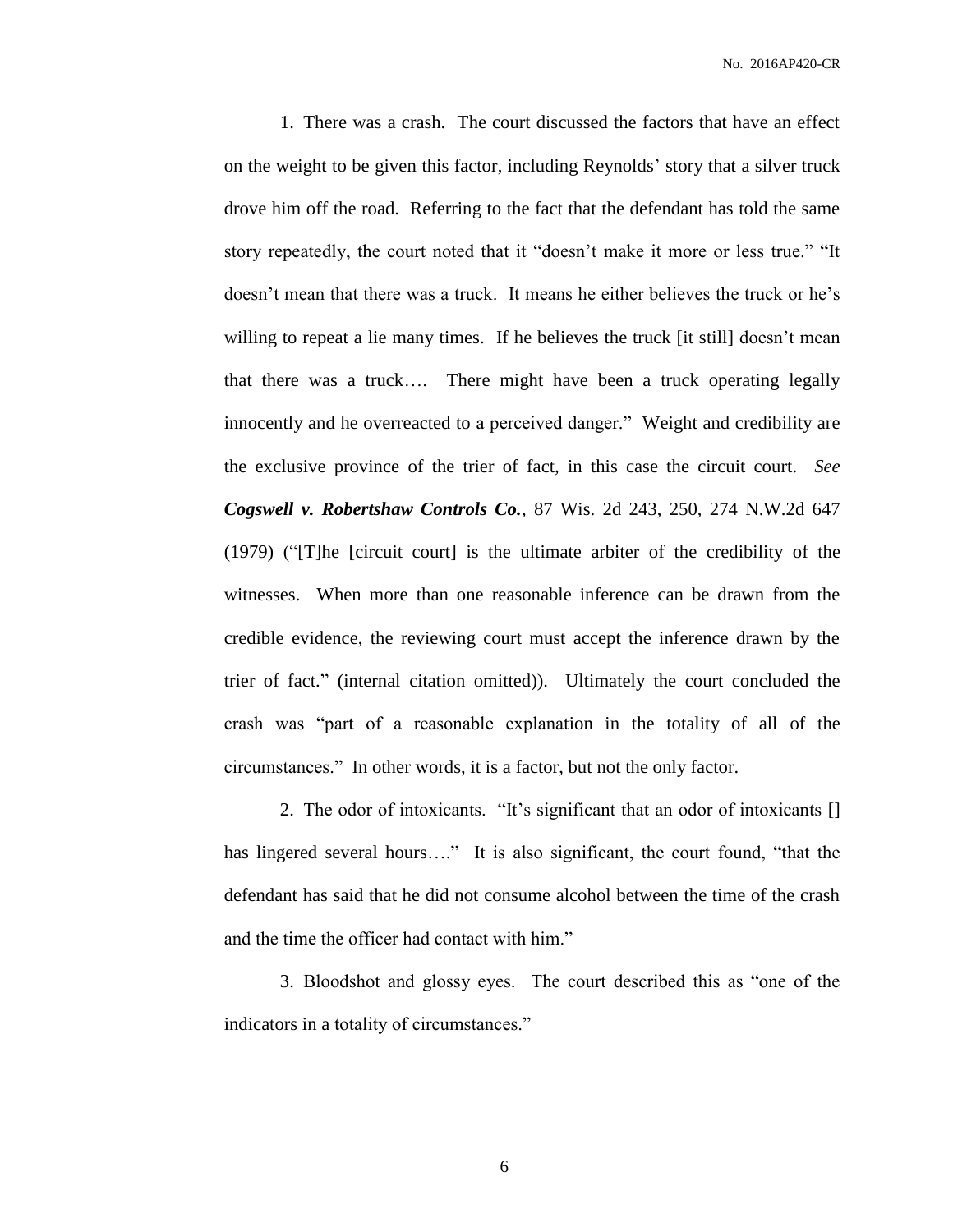4. The defendant admitted to drinking. "I'll take as proven by testimony that he admitted to drinking four beers."

5. Loud and boisterous behavior. "I don't think that that should be given too much weight."

6. Time of night is a neutral factor.

7. "I don't think this officer needed to run the field sobriety tests."

¶13 The comparison between the present case and the facts in *County of Jefferson* is striking. In both cases officers smelled alcohol coming from the defendant. In both cases there was the admission of prior drinking, with Reynolds admitting to slightly more drinking than Renz. On the one hand, the time of night weighed against Renz, but not Reynolds. On the other hand, there was no crash in *County of Jefferson*, but there was in *Reynolds*. In *County of Jefferson*, the supreme court relied on some, though not all, of the field sobriety tests, including some that were not standard tests. Although there were field sobriety tests in the present case, including nonstandard tests, the circuit court decided to ignore them, just as the *County of Jefferson* court decided to ignore the horizontal gaze nystagmus test. In both cases, the use of the field sobriety tests was disputed.<sup>4</sup> Taking all into consideration, the totality of the circumstances in the instant case is more compelling than in *County of Jefferson*.

¶14 Deputy Schiro knew that there had been an accident, that Reynolds smelled like alcohol, that he had bloodshot and glossy eyes, that he admitted to

 $\overline{a}$ 

<sup>4</sup> Reynolds spent a substantial amount of time at the suppression hearing crossexamining Deputy Schiro about the non-standard nature of the field sobriety tests, but has not challenged the validity of the non-standard tests on appeal and has, therefore, abandoned any such challenge.